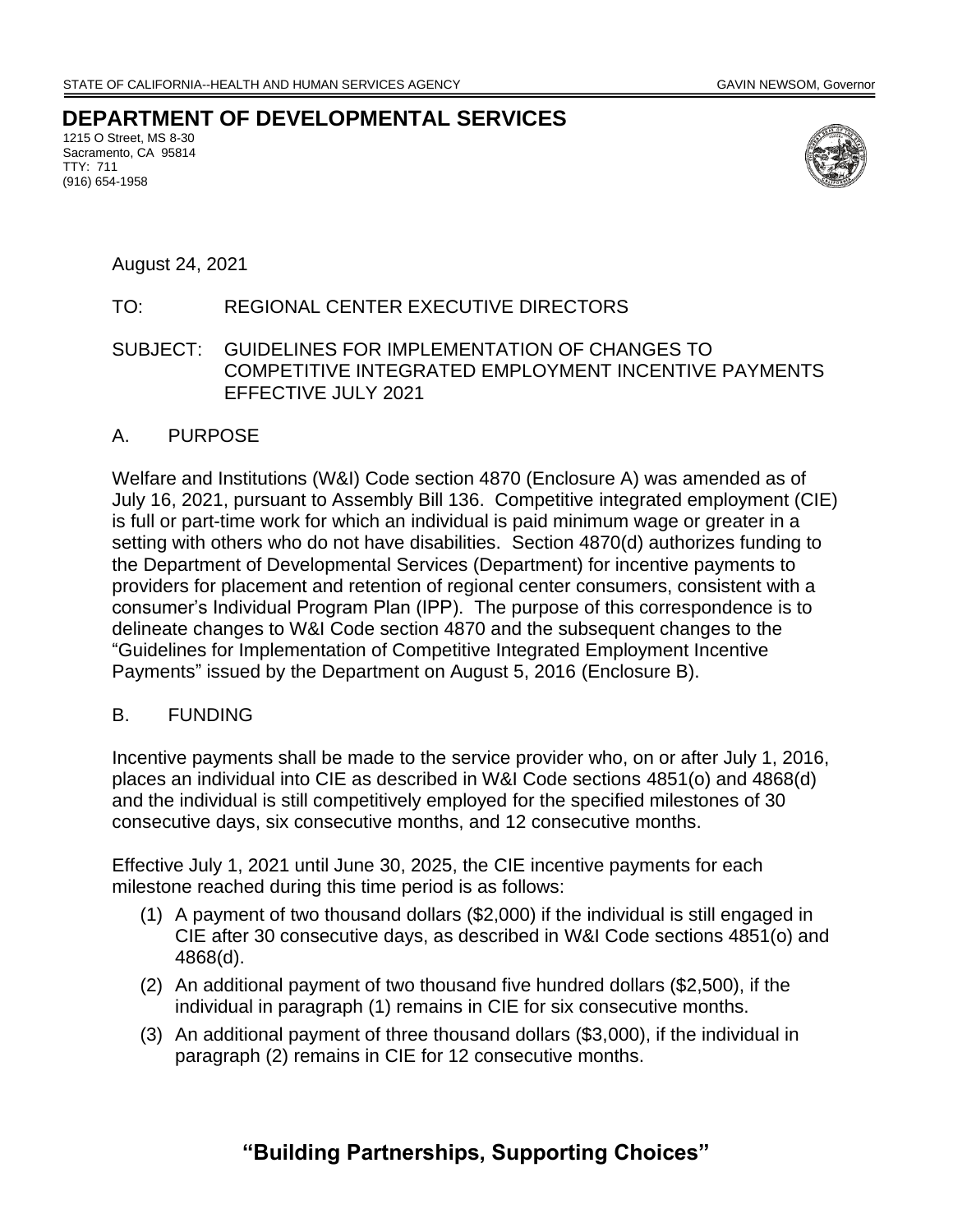Regional Center Executive Directors August 24, 2021 Page two

These increased milestone payments will only apply to milestones reached within the time period of July 1, 2021 through June 30, 2025. The CIE placement and earlier milestone payments may have occurred prior to July 1, 2021.

Regional centers shall verify the required duration in the job placement for each incentive payment before funds are provided to the service provider. Payments made pursuant to the incentive program shall not be made in addition to the placement payments pursuant to W&I Code section 4860(d).

A service provider supporting an individual in a paid internship program is not eligible for the above incentives until the individual transitions to CIE [W&I Code section 4870(g)].

## C. IMPLEMENTATION

Guidelines for the incentive program are as follows:

- (1) Regional centers shall make information available to service providers regarding incentive payments and changes effective July 1, 2021.
- (2) For CIE incentive payment milestones that are reached from July 1, 2021 until June 30, 2025, the following sub-codes should be utilized:
	- "EMPP" for placement incentive after 30 consecutive days;
	- "EMP6" for six consecutive months' incentive; and
	- "EMP12" for 12 consecutive months' incentive.

These new sub-codes are available for use now.

- (3) For CIE incentive payment milestones achieved prior to July 1, 2021, the following sub-codes and payment amounts should continue to be utilized:
	- "CIEP" for placement incentive after 30 consecutive days (\$1,000);
	- "CIE6" for six consecutive months' incentive (\$1,250); and
	- "CIE12" for 12 consecutive months' incentive (\$1,500).